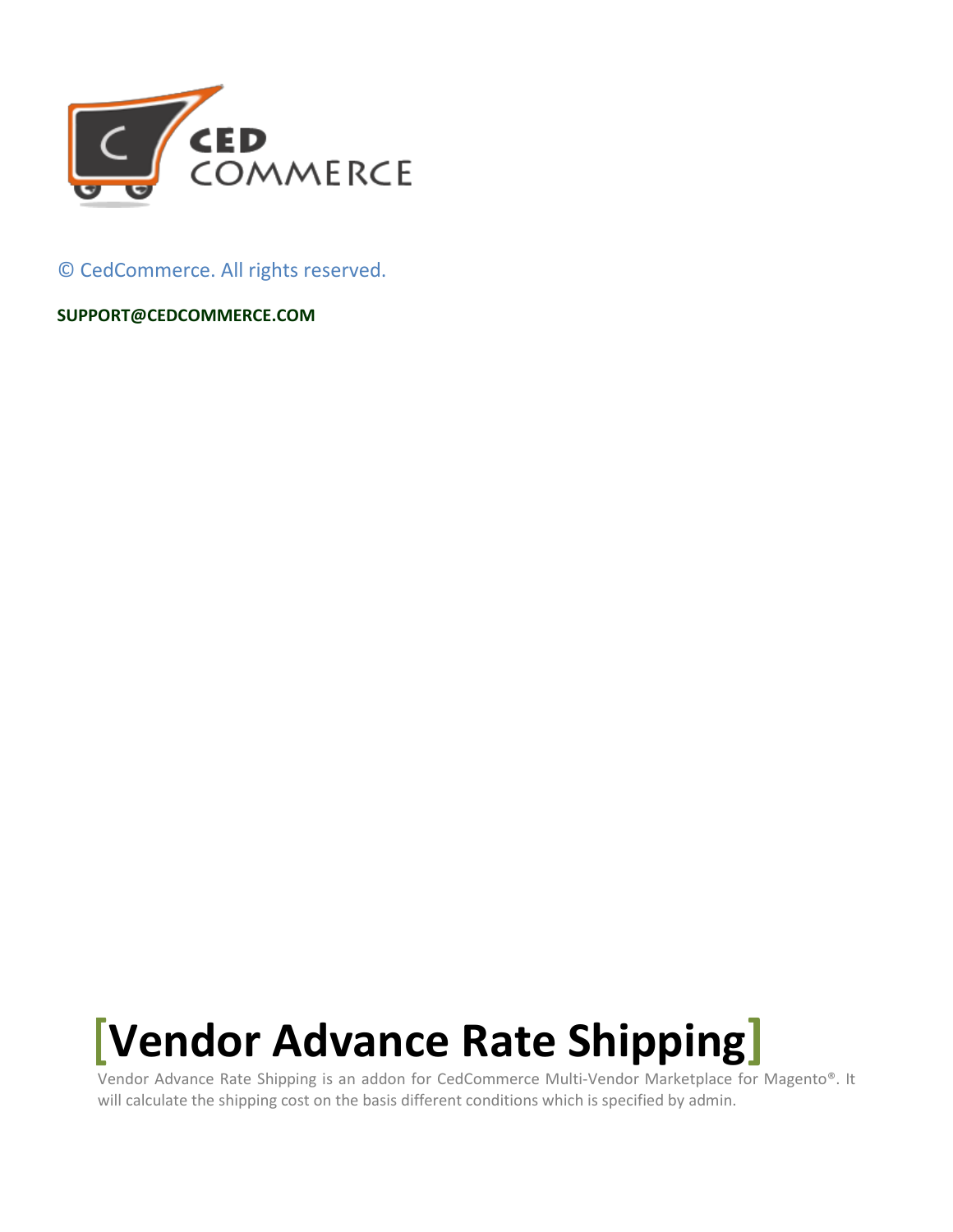

# **Vendor Advance Rate Shipping**

# **User Manual**

*Version* **- 0.0.1**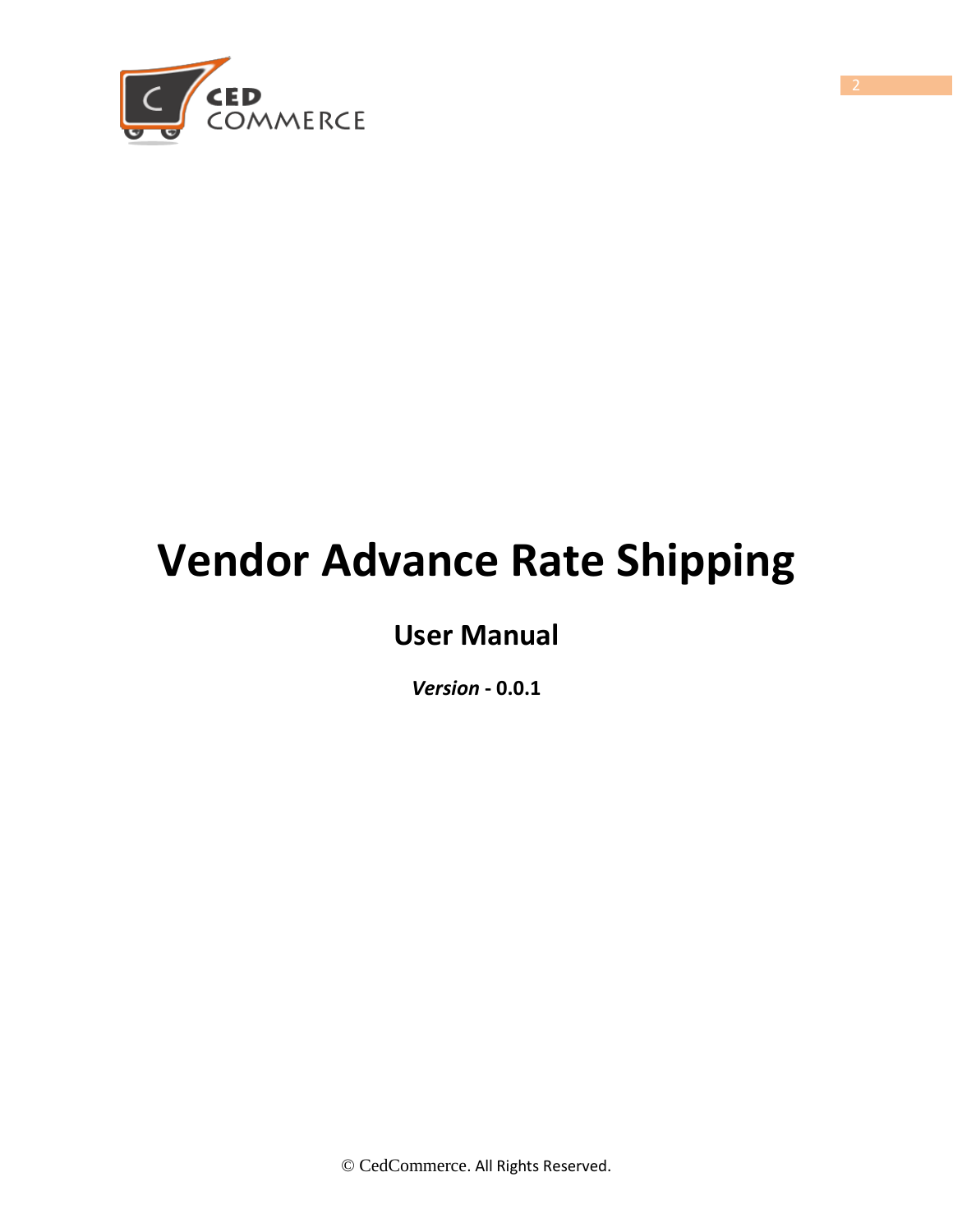

# **Contents**

| ı.   |      |  |
|------|------|--|
| ΙΙ.  |      |  |
| i.   |      |  |
| ii.  |      |  |
| Ш.   |      |  |
| i.   |      |  |
| ii.  |      |  |
| iii. |      |  |
| iv.  |      |  |
| v.   |      |  |
| vi.  |      |  |
|      |      |  |
|      |      |  |
|      | ix.  |  |
| x.   |      |  |
| IV.  |      |  |
| i.   |      |  |
| ii.  |      |  |
| iii. |      |  |
| iv.  |      |  |
| v.   |      |  |
| vi.  |      |  |
|      |      |  |
|      |      |  |
| ix.  |      |  |
| x.   |      |  |
| xi.  |      |  |
|      | xii. |  |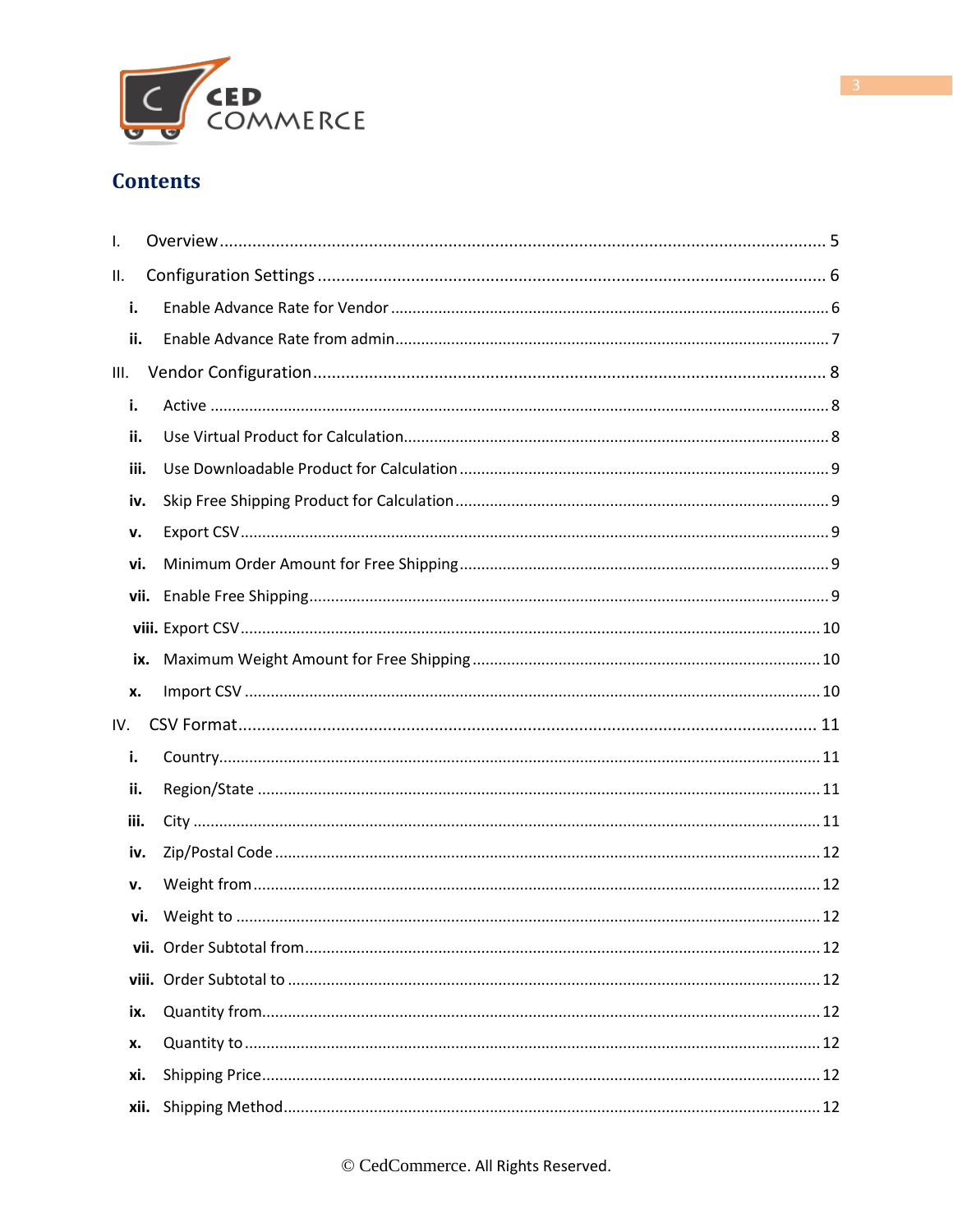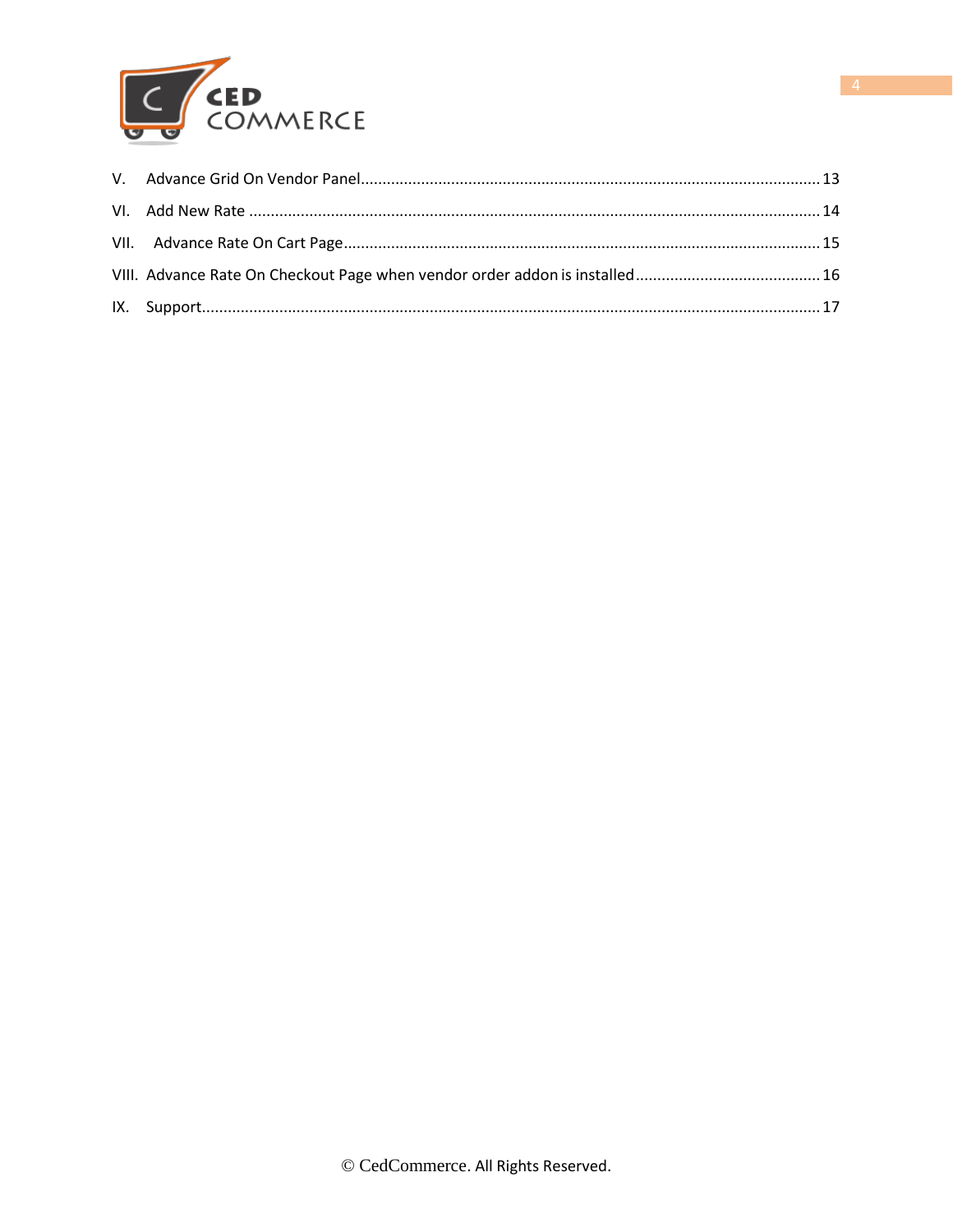

# **Overview**

Vendor Advance Rate Shipping is an addon for the CedCommerce Multi-Vendor Marketplace. This addon will calculate the shipping cost on the basis different conditions which is specified by admin. These conditions are:

- 1. Weight and Destination
- 2. Order Subtotal and Destination
- 3. Quantity and Destination

Admin has to select any one method for rate calculation. This shipping method provides vendor many facilities like: -

- Vendor can enable or disable this shipping method for hisproducts.
- Vendor can set the advance rate calculation for virtual and downloadable products also.

• Vendor can import and export the rates in CSV files and also able to see the rates in vendor panel.

For adding new rates Vendor can export CSV file of rates, then after making changes vendor can import CSV file or simply create new rate in vendor panel by setting values in the defined fields. Vendor can define shipping costs for a product based on different destinations, weight range, price range, quantity of the product. Vendor will be able to see different shipping cost for different destinations, weights, price, quantity in vendor panel Grid after importing or creation of different shipping rates. Vendors have the authority to enable or disable this functionality for their products. Admin has full control over this module and can enable or disable this functionality. Shipping Cost will be calculated vendor wise for different conditions defined in vendor panel grid.

Since this is an addon and dependent on Vendor Multi Shipping Addon therefore, CedCommerce Multi-Vendor Marketplace and Vendor Multi Shipping Addon have to be installed before installing Vendor Advance Rate Shipping addon otherwise, it won't function properly.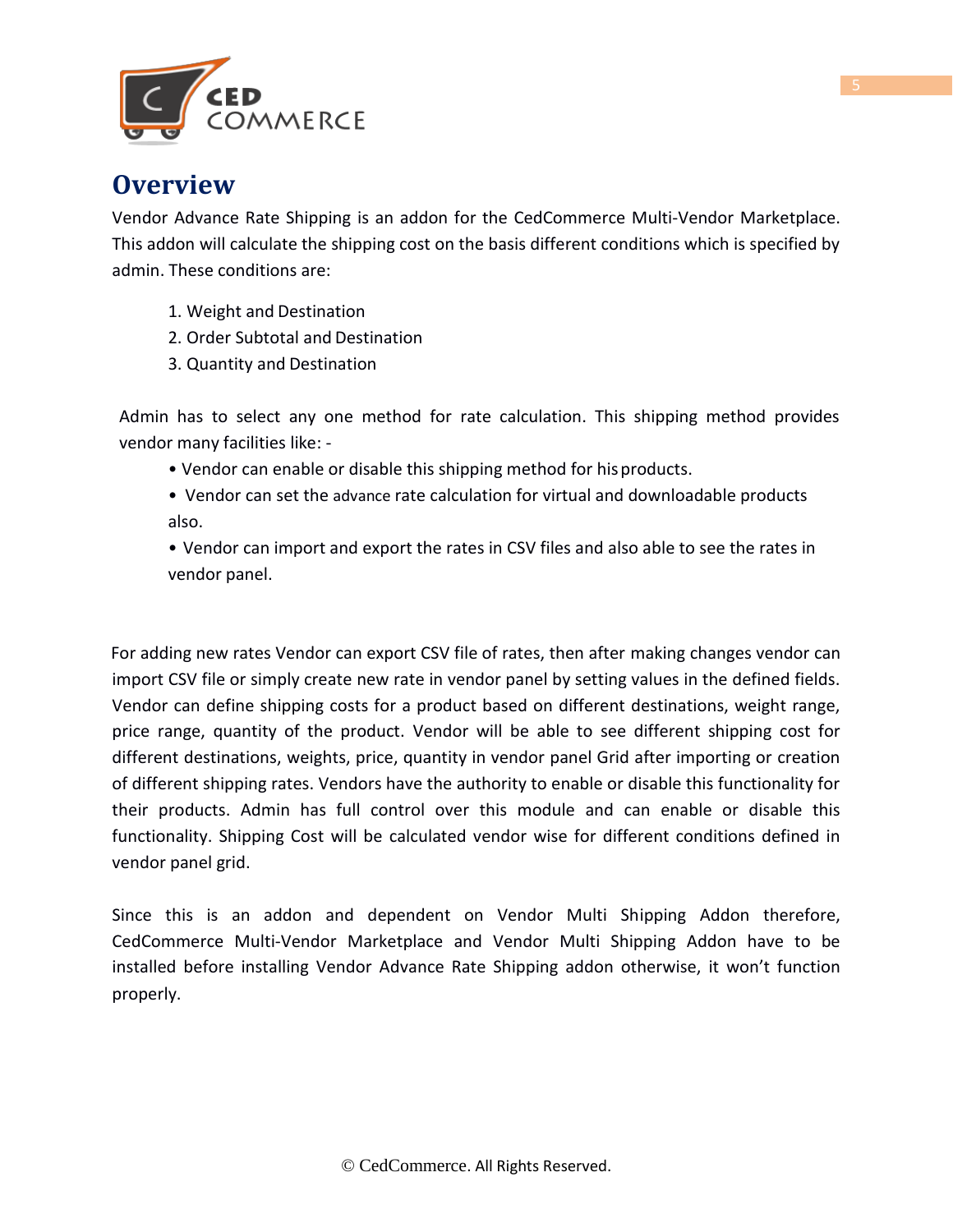

# **Configuration Settings**

The configuration settings can be opened from **CsMarketplace > Vendor Configuration** in the menu section.

## **I. Enable Advance Rate for Vendor**

When set to Yes, Advance Rate Shipping method will be enabled and vendor will see this option in vendor shipping method panel. Otherwise this shipping will not be available for vendor.

| Vendor Multi Shipping |                                                         |           |
|-----------------------|---------------------------------------------------------|-----------|
| Carrier Title         | Marketplace Rates<br>Vendor MultiShipping Carrier Title | [WEBSITE] |
| Method Title          | Multi Shipping<br>▲ Vendor MultiShipping Method Title   | [WEBSITE] |

| Enable United Parcel Service    | Yes                                                               | $\blacktriangledown$ | [WEBSITE] |
|---------------------------------|-------------------------------------------------------------------|----------------------|-----------|
|                                 | A Before Enabling this please enable UPS Shipping<br>Method       |                      |           |
| Enable Per Product Shipping For | Yes                                                               | $\blacktriangledown$ | [WEBSITE] |
| Vendor                          | Before Enabling this please enable Shipping Per<br>Product Method |                      |           |
| Enable Free Shipping For Vendor | Yes                                                               | $\blacktriangledown$ | [WEBSITE] |
|                                 | ▲ Before Enabling this please enable Free Shipping<br>Method      |                      |           |
| Enable Premium Matrix Rate      | Yes                                                               | $\blacktriangledown$ | [WEBSITE] |
| Shipping For Vendor             | Before Enabling this please enable Premium Matrix<br>Rate Method  |                      |           |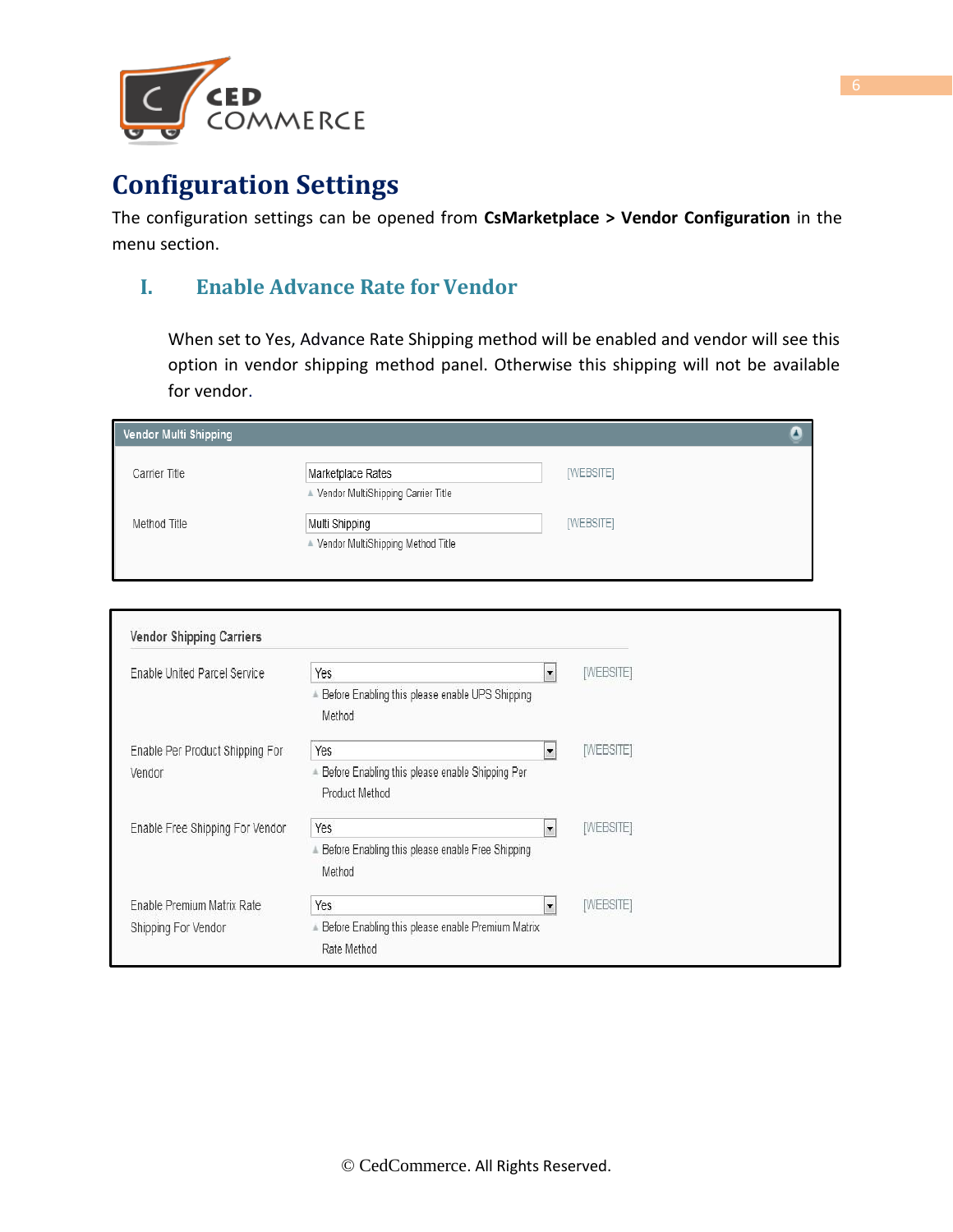

## **II. Enable Advance Rate Method from Admin**

This module is based on the Magento Advance Rate Shipping method. So this shipping method should be enabled by the admin. Admin can enable the Advance Rate Shipping Method by going to the **System > Configuration > Shipping Method** section. Here you will see the "**CedCommerce Advance Rate**" group.

Set the "**Enabled**" field to "**Yes**". Now this shipping will be available to the vendor and the customer will see the vendor advance rate.

| <b>CedCommerce Premimum Matrix</b>  |                                                                                        |                                   |
|-------------------------------------|----------------------------------------------------------------------------------------|-----------------------------------|
| Enabled                             | Yes<br>$\overline{\mathbf{v}}$                                                         | <b>V</b> Use Default [WEBSITE]    |
| Title                               | Per Product Shipping                                                                   | <b>V</b> Use Default [STORE VIEW] |
| Rate Calculation Condition          | Weight And Destination<br>$\overline{\mathbf{v}}$                                      | <b>V</b> Use Default [STORE VIEW] |
| Use Virtual Product For Calculation | No<br>$\overline{\psi}$                                                                | Use Default [STORE VIEW]          |
|                                     | ■ If Set to yes then calculate the shipping for Virtual<br>Product                     |                                   |
| Use Downloadable Product For        | No<br>$\overline{\nabla}$                                                              | Use Default [STORE VIEW]          |
| Calculation                         | $\blacktriangle$ If Set to yes then calculate the shipping for<br>Downloadable Product |                                   |
| Skip Free Shipping Product For      | No<br>$\overline{\nabla}$                                                              | <b>V</b> Use Default [STORE VIEW] |
| Calculation                         | ▲ If Set to yes then calculate the shipping for Free<br>Shipping Product               |                                   |
| Export                              | <b>Export CSV</b>                                                                      | [WEBSITE]                         |
| Minimum Order Amount For Free       |                                                                                        | Use Default [STORE VIEW]          |
| Shipping                            | ▲ Minimum Order Amount For Free Shipping                                               |                                   |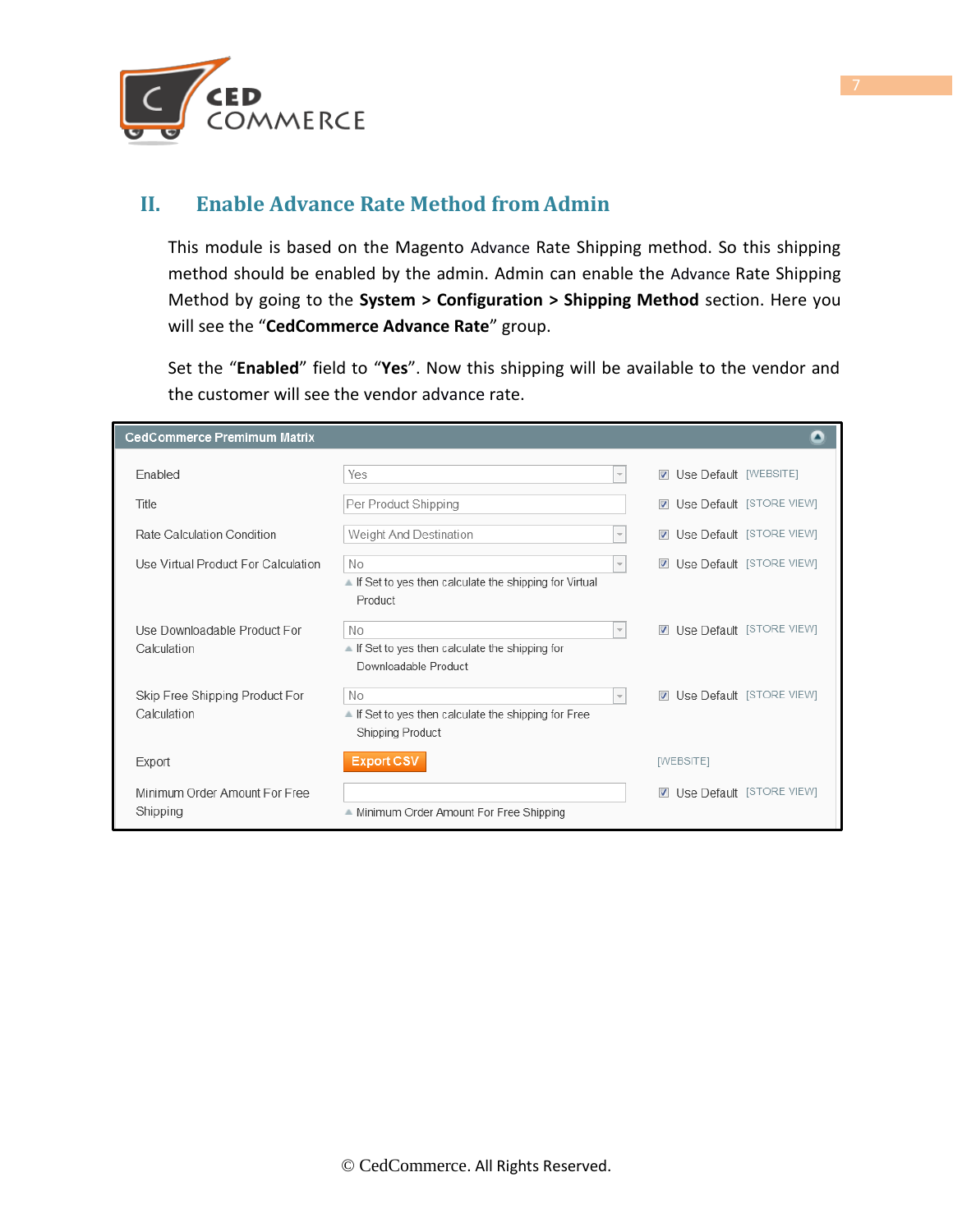

| Enable Free shipping                | No<br>$\overline{\phantom{a}}$<br>If Set to yes then Show Free Shipping | Use Default [STORE VIEW]       |
|-------------------------------------|-------------------------------------------------------------------------|--------------------------------|
| Maximum Weight For Free<br>Shipping | ▲ Maximum Allowed Weight For Free Shipping                              | Use Default [STORE VIEW]       |
| Import                              | No file selected.<br>Browse                                             | [WEBSITE]                      |
| Displayed Error Message             | Something Went Wrong With this Shipping<br>лî.                          | Use Default [STORE VIEW]       |
| Show Method if Not Applicable       | No<br>$\overline{\mathbf{v}}$                                           | <b>V</b> Use Default [WEBSITE] |

# **Vendor Configuration**

When the Vendor Advance Rate Addon has been installed and configured by the admin. Then vendor can configure the advance rate method in the vendor panel. Firstly, the vendor has to set the shipping settings in their panel. In it they have to set their shipping address. Then he can set the shipping method setting in vendor panel.

To open this page, login as vendor and go to the **left navigation bar, Settings > Shipping Method**

### **i. Active**

From here vendor can enable/disable the Advance Rate Shipping method for his products.

## **ii. Use Virtual Product for Calculation**

© CedCommerce. All Rights Reserved. Generally, there will be no shipping cost for virtual products. But admin can allow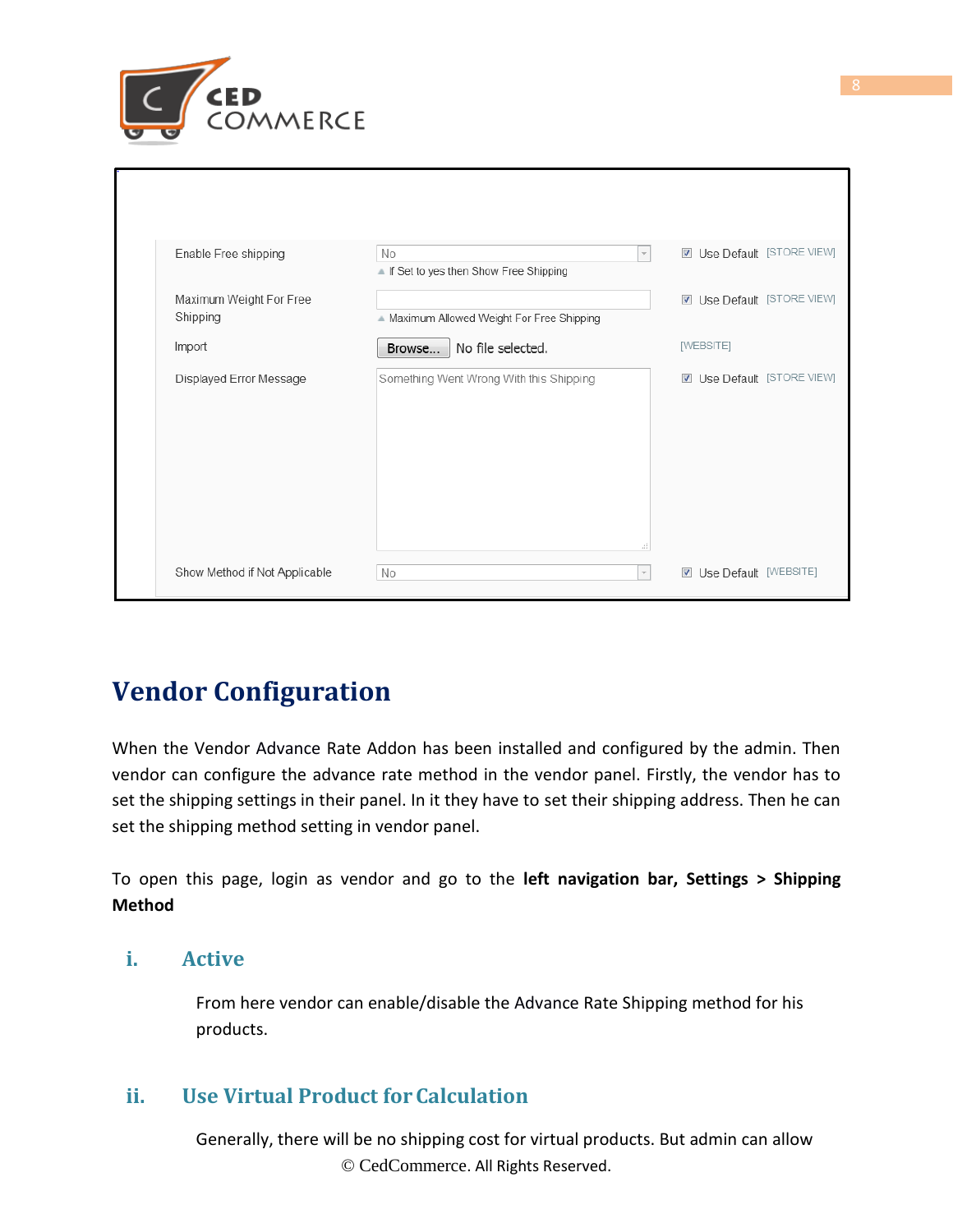

shipping cost for virtual products, if this setting is set to '**yes**'.

## **iii. Use Downloadable Product for Calculation**

If this field is set to **'yes'**, then shipping cost will be calculated for downloadable products also. Otherwise, shipping cost will not be calculated for downloadable products.

## **iv. Skip Free Shipping Product forCalculation**

If this field is set to **'yes'**, then shipping cost will not be calculated for free shipping products. Otherwise, shipping cost will be calculated for free shipping products.

### **v. Export CSV**

Here Vendor can export CSV file of advance shipping rates. Each Vendor can export his own CSV files of advance shipping rates. CSV file will have fields **Country, Region/State, City, Zip/Postal Code, Weight from, Weight to, Order Subtotal from, Order Subtotal to, Quantity from, Quantity to, Shipping Price, Shipping Method.** After Exporting CSV file, vendor can make changes and can upload that CSV file for the import process.

### **vi. Minimum Order Amount for Free Shipping**

Here vendor can set minimum order amount for free shipping. If order amount is more than minimum amount, then there will be no shipping cost.

### **vii. Enable Free Shipping**

From here vendor can enable free shipping for his products.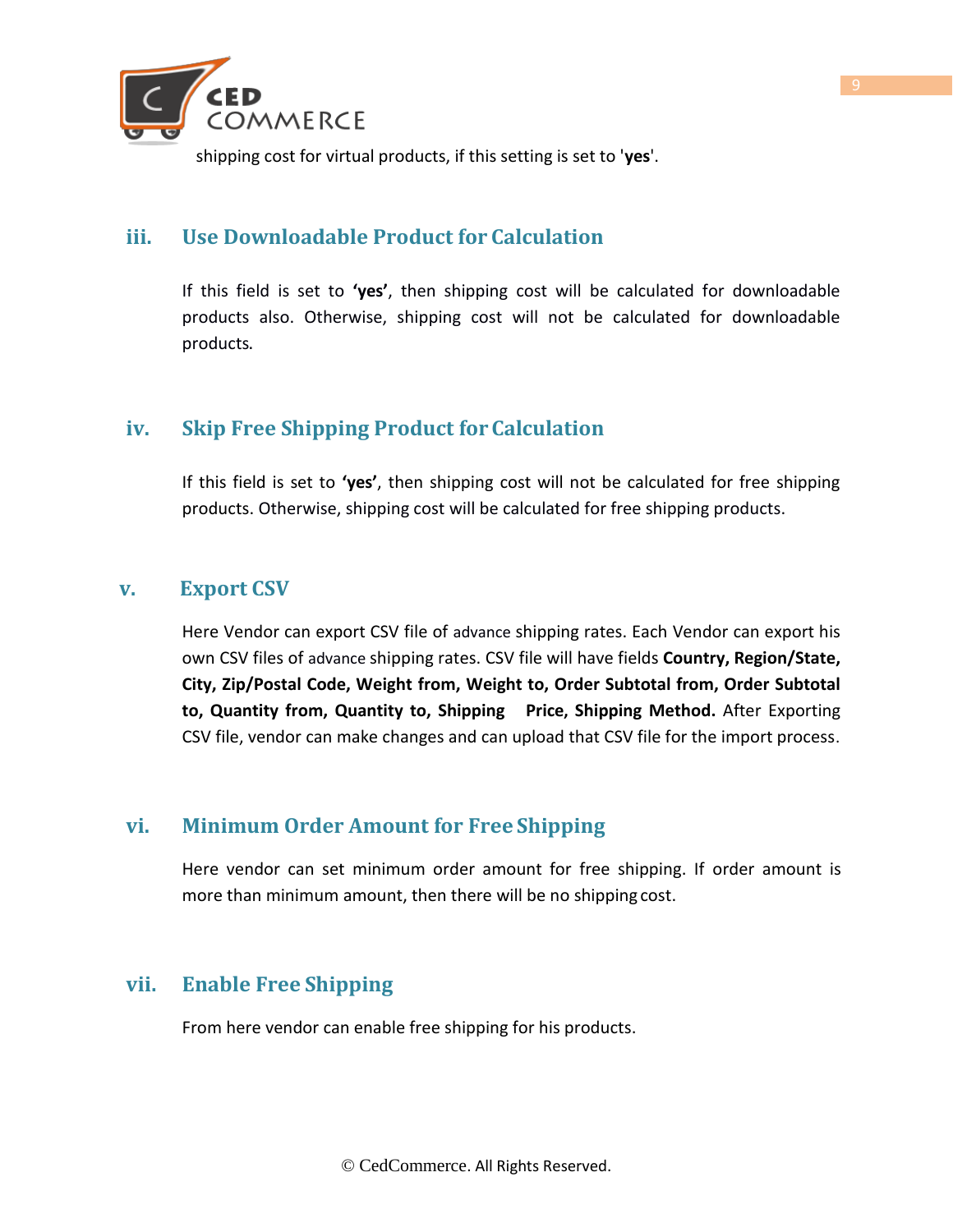

| <b>PREMIUM MATRIX RATE SHIPPING</b>                    |                      |
|--------------------------------------------------------|----------------------|
| Active *                                               |                      |
| Yes                                                    | ▼                    |
| Use Virtual Product For Calculation *                  |                      |
| <b>No</b>                                              | ▼                    |
| Use Downloadable Product For Calculation *             |                      |
| No                                                     | ▼                    |
| Skip Free Shipping Product For Calculation *           | $\blacktriangledown$ |
| Yes                                                    |                      |
|                                                        |                      |
| Export CSV                                             |                      |
|                                                        |                      |
| Export<br>Minimum Order Amount For Free Shipping<br>10 |                      |

| Enable Free shipping *                |  |
|---------------------------------------|--|
| No                                    |  |
| Maximum Weight For Free Shipping      |  |
|                                       |  |
| Import<br>Browse<br>No file selected. |  |

## **viii. Maximum Weight for Free Shipping**

From here vendor can set maximum weight limit for which he will provide free shipping for his products.

#### **ix. Import**

© CedCommerce. All Rights Reserved. Here Vendor can upload the CSV file for the import process. Vendor can upload files with ".csv" extension and can upload only one file at a time. Vendor can have only one file for the importing. So, if vendor upload an-other CSV file then it will override the previous file. So, shipping rates will be calculated from last uploaded file by vendor for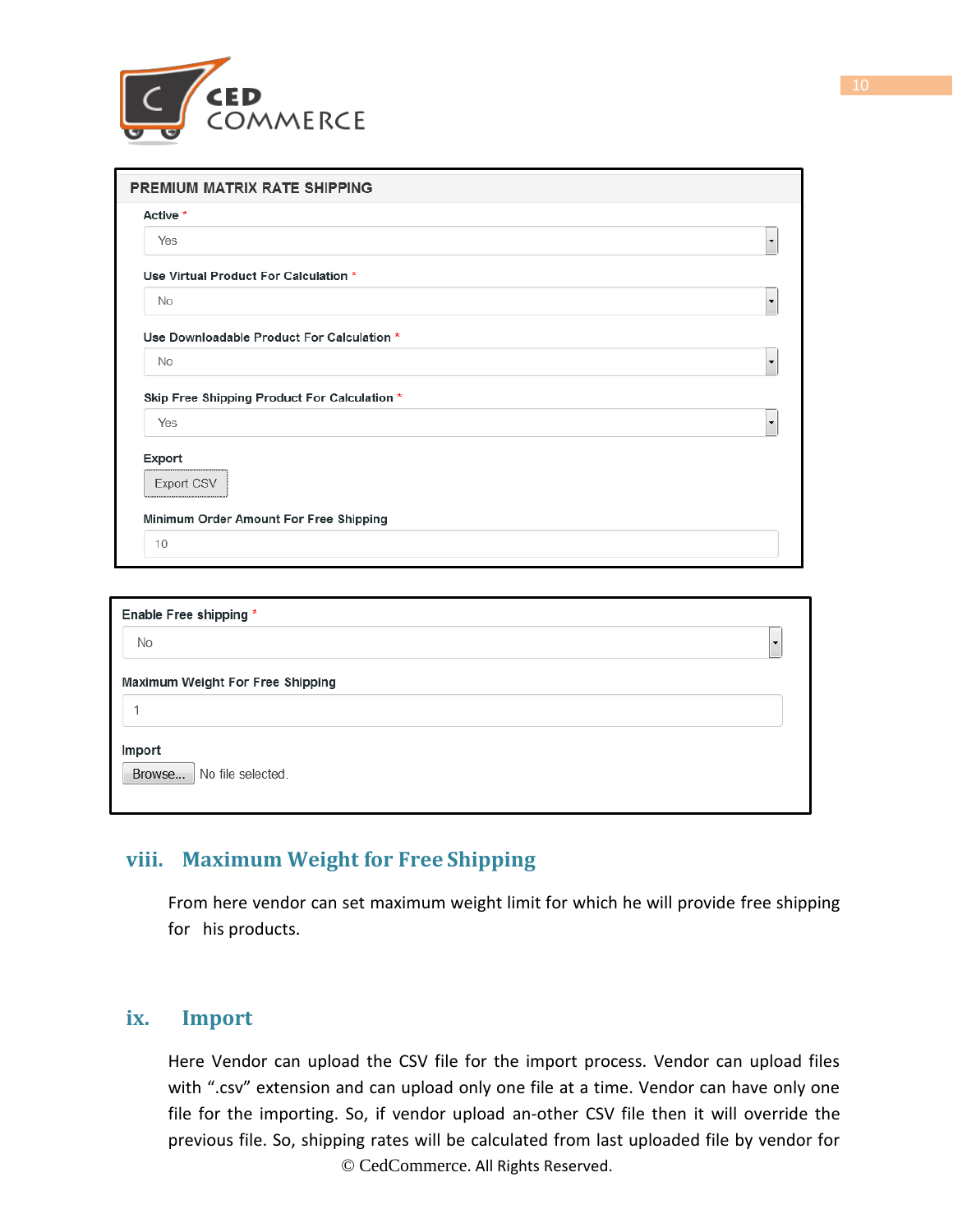

# **CSV Format**

On exporting the CSV file of shipping rates, vendor will get all the details of destination addresses with price.

Fields in the Advance Rate Shipping CSV files are **Country, Region/State, City, Zip/Postal Code, Weight from, Weight to, Order Subtotal from, Order Subtotal to, Quantity from, Quantity to, Shipping Price, Shipping Method.**

All fields and rules related with the fields that should be kept in mind while importing the CSV file are described below: -

## **i. Country**

In this field, country name should be in **ISO (alpha 2) or ISO (alpha 3)** country code.

The ISO country code are internationally recognized codes that designates for each country and most of the dependent areas a two letter combination or a three letter combination, it's like an acronym, that stands for a country.

For example, ISO2(two letter) country codes are US (for United States), FR (for France) and ISO3(three letter) country codes are CAN (for Canada), DNK (for Denmark), AUS (for Australia).

In this fields ISO country codes will be saved. Otherwise, it will give error while importing.

## **ii. Region/State**

In this field, a valid region/state code should be entered. So, a valid Region/State code. Otherwise, it will give an error while importing.

For example, **newyork** State will give error while saving uploaded file, it should be **NY**.

### **iii. City**

In this field, any city name can be provided. If no city is provided, then it means **ALL CITY (\*)** of that state and country.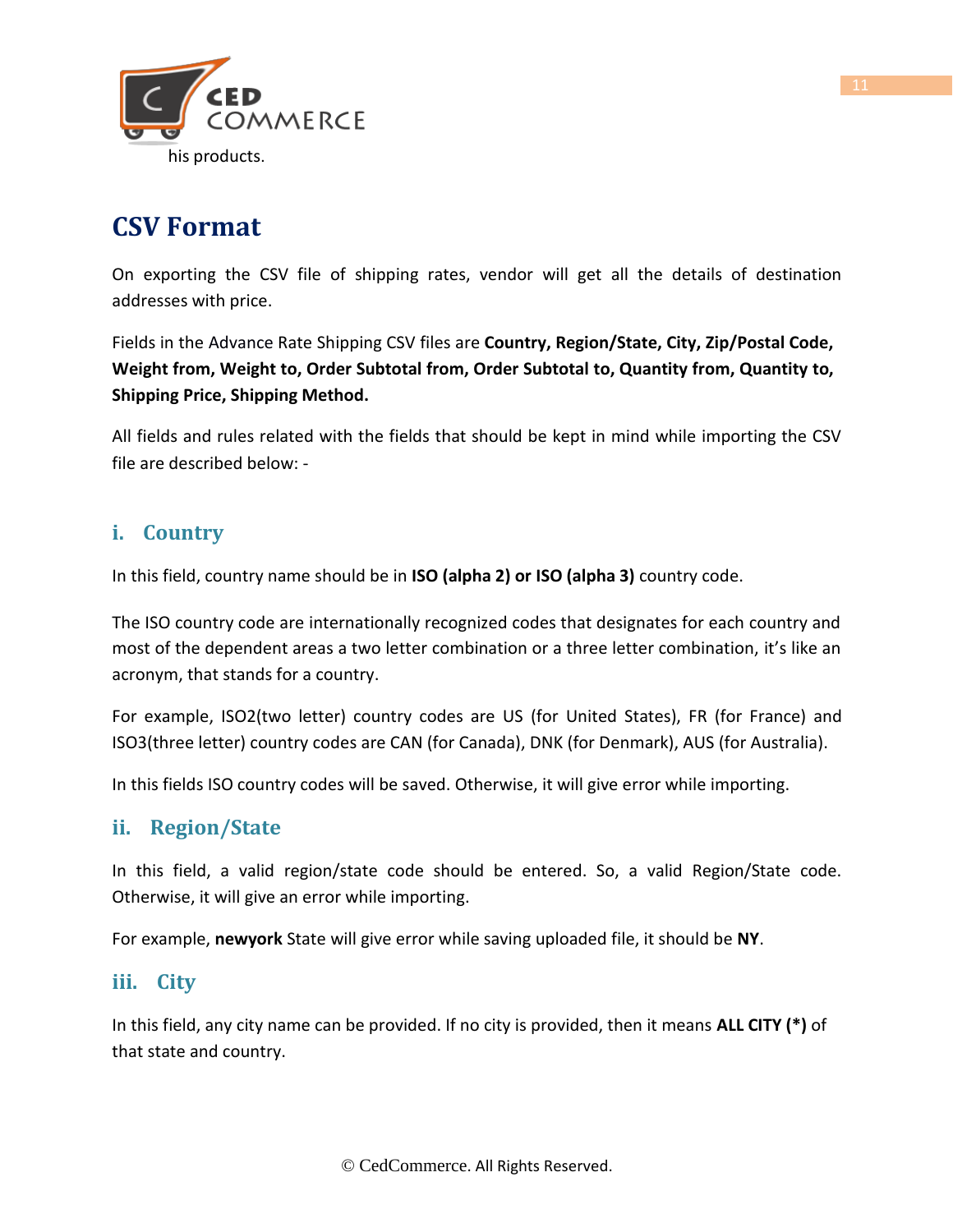

## **iv. Zip/Postal Code**

In this field, postal code of the state is provided. Destination address of the customer will be matched with the fields of CSV file, shipping rates will be calculated according to the different destination address.

## **v. Weight From**

This is the lower limit of weight rage for which the Advance Shipping rate will be charged.

### **vi. Weight To**

This is the upper limit of weight rage for which the Advance Shipping rate will be charged.

#### **vii. Order Subtotal From**

This is the lower limit of order price rage for which the Advance Shipping rate will be charged.

#### **viii. Order Subtotal To**

This is the upper limit of order price rage for which the Advance Shipping rate will be charged.

#### **ix. Quantity From**

This is the lower limit of quantity for which the Advance Shipping rate will be charged.

#### **x. Quantity To**

This is the upper limit of quantity for which the Advance Shipping rate will be charged.

#### **xi. Shipping Price**

This is the shipping rate that will be charge for the Advance Shipping.

#### **xii. Shipping Method**

This is the name of Shipping method that the customer will see at the time of checkout.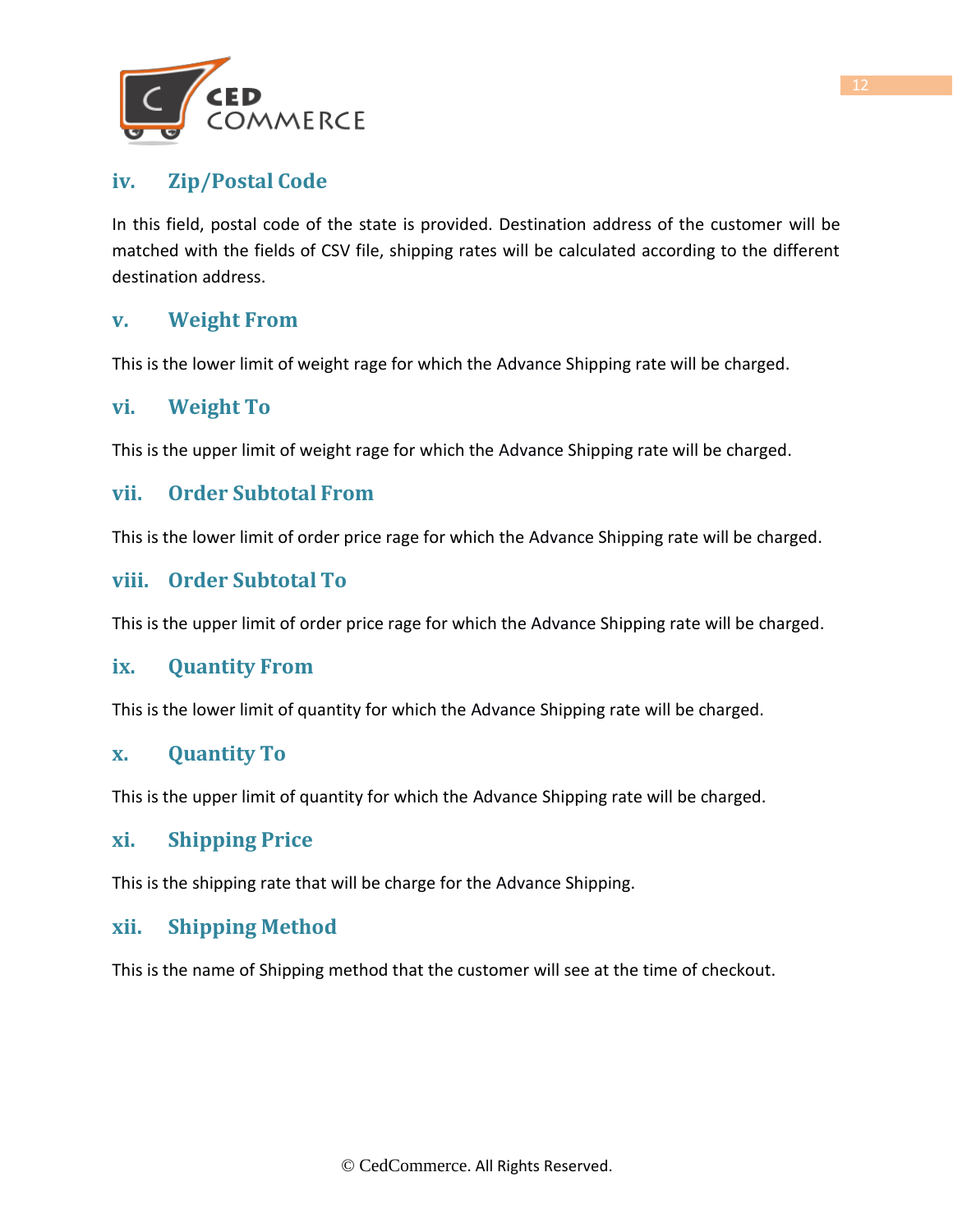

| $\mathsf{A}$   |                       |     |         |                                                                                                                                 |         |     | M                   |
|----------------|-----------------------|-----|---------|---------------------------------------------------------------------------------------------------------------------------------|---------|-----|---------------------|
| <b>Country</b> | <b>Region/St City</b> |     |         | Zip/Postal Weight From Weight To Order Subtotal From Order Subtotal To Quantity From Quantity To Shipping Price Shipping Method |         |     |                     |
| $2$ US         | AF                    | 123 | 1000000 |                                                                                                                                 | 1000000 | 50  | 100 Premium Matrix  |
| $3$ US         | AK                    | 123 | 9999    |                                                                                                                                 | 1000    | 500 | 5999 Premium Matrix |
| $4$ ES         | Alicante              | 123 | 9999    |                                                                                                                                 | 1000    | 500 | 5999 Premium Matrix |
|                |                       |     |         |                                                                                                                                 |         |     |                     |

# **Advance Rate Grid on Vendor Panel**

Vendors can manually add different rates for different conditions. To open this page, login as vendor and go to the **left navigation bar, Settings > Advance Rates.**

| <b>Vendor Panel</b>                               |                   |                             |                 |         |                                                                                                                |                  |                   |                 |                 |               | $\equiv$ - | ₫<br>$2 -$                    |
|---------------------------------------------------|-------------------|-----------------------------|-----------------|---------|----------------------------------------------------------------------------------------------------------------|------------------|-------------------|-----------------|-----------------|---------------|------------|-------------------------------|
| <b>Test Account</b>                               |                   | <b>Premium Matrix Rates</b> |                 |         |                                                                                                                |                  |                   |                 |                 |               |            | <b>ADD NEW RATE</b>           |
| <b>&amp;</b> Dashboard                            |                   |                             |                 |         |                                                                                                                |                  |                   |                 |                 |               |            |                               |
| & Vendor Profile                                  |                   |                             |                 |         | Page $\triangleleft$ 1 $\triangleright$ of 1 pages   View 20 $\triangleright$ per page   Total 6 records found |                  |                   |                 |                 |               |            | <b>Reset Filter</b><br>Search |
| <b>D</b> New Product                              | <b>Country Id</b> | <b>Region Id</b>            | City            | Zipcode | <b>Weight From</b>                                                                                             | <b>Weight To</b> | <b>Price From</b> | <b>Price To</b> | <b>Qty From</b> | <b>Qty To</b> | Price      | <b>Shipping Label</b>         |
| <b>In Manage Products</b>                         | <b>US</b>         | 6                           | $\mathcal{A}$   | 123     | 1.0000                                                                                                         | 1000000.0000     | 0.0000            | 1000000.0000    |                 | 50            | 100,0000   | Premium Matrix                |
| <b>n</b> Orders                                   | <b>US</b>         | $\overline{2}$              |                 | 123     | 1.0000                                                                                                         | 9999.0000        | 1.0000            | 1000.0000       |                 | 500           | 5999.0000  | Premium Matrix                |
| \$ Transactions                                   | ES.               | 133                         | $\lambda$       | 123     | 1.0000                                                                                                         | 9999.0000        | 1,0000            | 1000.0000       | $\mathbf{1}$    | 500           | 5999.0000  | Premium Matrix                |
| <b>III</b> Reports                                | US                | G.                          | <b>External</b> | 123     | 1.0000                                                                                                         | 1000000.0000     | 0.0000            | 1000000.0000    | и               | 50            | 100.0000   | Premium Matrix                |
| <b><math>\Phi</math></b> Settings<br>$\checkmark$ | US.               | $\overline{2}$              | 土               | 123     | 1.0000                                                                                                         | 9999.0000        | 1,0000            | 1000.0000       | $\mathcal{L}$   | 500           | 5999.0000  | Premium Matrix                |
|                                                   | <b>ES</b>         | 133                         | $\pm$           | 123     | 1,0000                                                                                                         | 9999.0000        | 1,0000            | 1000.0000       | 1               | 500           | 5999.0000  | Premium Matrix                |
| <b>El Transaction Settings</b>                    |                   |                             |                 |         |                                                                                                                |                  |                   |                 |                 |               |            |                               |
| <b>49 Shipping Settings</b>                       |                   |                             |                 |         |                                                                                                                |                  |                   |                 |                 |               |            |                               |
| <b>Shipping Methods</b>                           |                   |                             |                 |         |                                                                                                                |                  |                   |                 |                 |               |            |                               |
| <b>E</b> Premium Matrix Rates                     |                   |                             |                 |         |                                                                                                                |                  |                   |                 |                 |               |            |                               |

From here vendor can see all imported rates for Advance Rate Shipping. Vendor Can also create new rates by clicking on **ADD NEW RATE** button given on the top right corner of the page. The give shown in the snapshot is filterable with specific values and vendor can also search rates for specific column value given in the above grid. The fields of the grid are same as the fields given in the CSV file.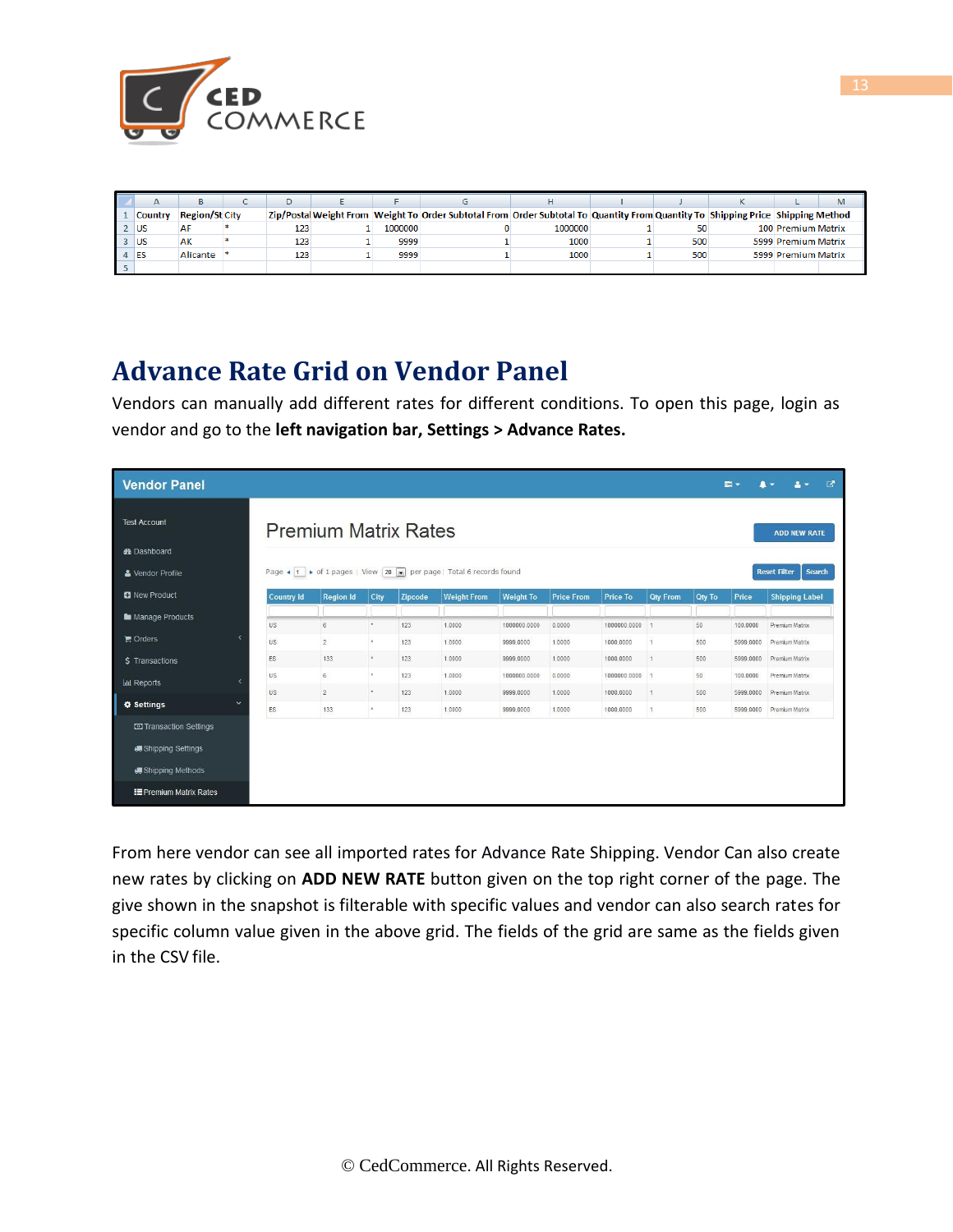

# **Add New Rate**

Vendor can add new rates for Advance Rate Shipping just by clicking on the button **ADD NEW RATE** in Advance Rate section of the vendor panel setting.

| <b>ADD RATE</b>         |  |
|-------------------------|--|
| Country *               |  |
| Canada                  |  |
| State/Province *        |  |
| <b>British Columbia</b> |  |
| City *                  |  |
| $\star$                 |  |
| Zip/Postal Code *       |  |
| $\star$                 |  |
| <b>Weight From*</b>     |  |
| 100                     |  |

| Price From*            |  |  |
|------------------------|--|--|
| 10                     |  |  |
| Price To*              |  |  |
| 10000                  |  |  |
| Qty From*              |  |  |
| $\mathbf 1$            |  |  |
| Qty To *               |  |  |
| 1000                   |  |  |
| Price *                |  |  |
| 400                    |  |  |
| <b>Shipping Label*</b> |  |  |
| <b>Premium Matrix</b>  |  |  |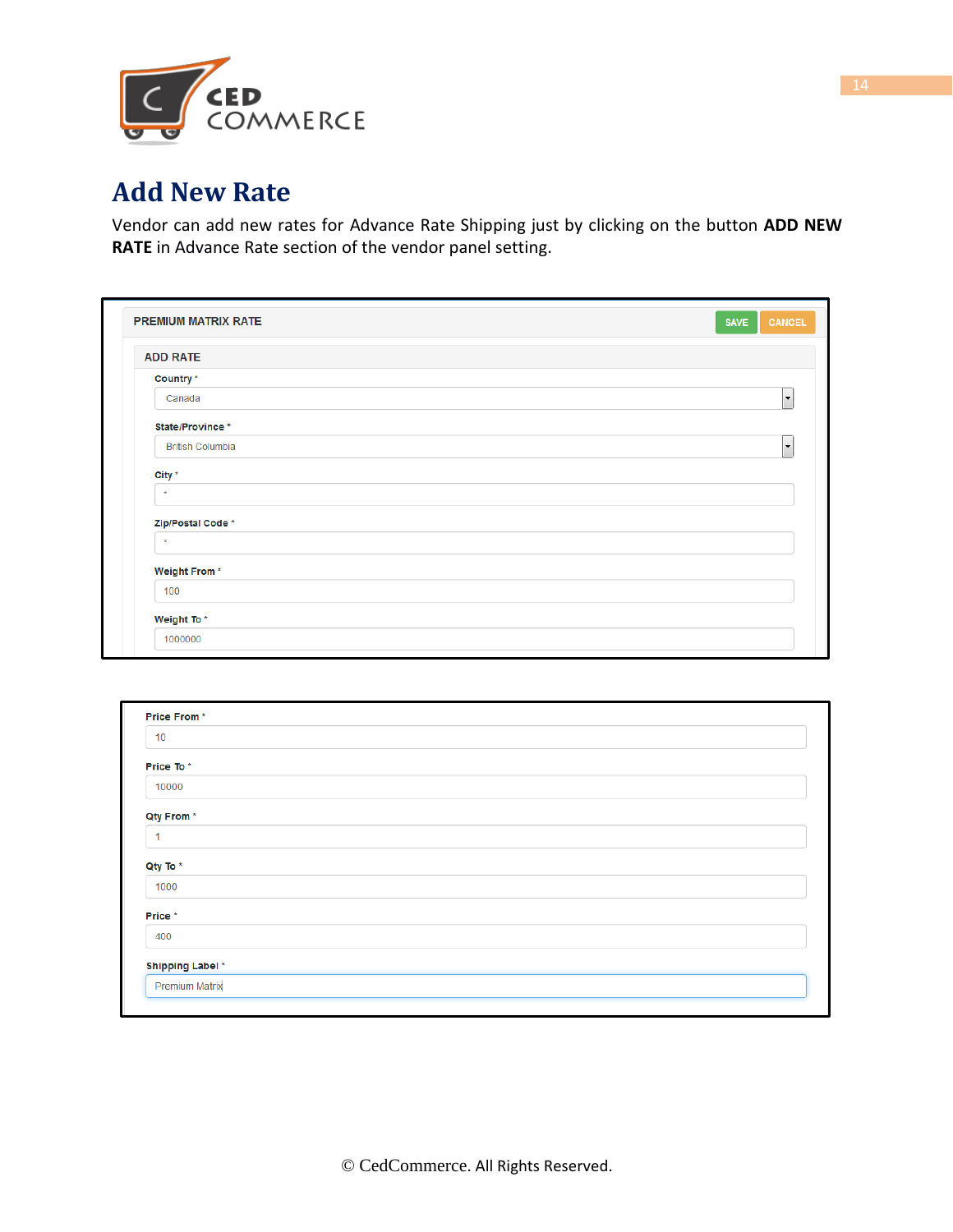

From here Vendor Can add new shipping rates for Advance Shipping for his products. The fields for adding new rate are same as the fields defined into the CSV file.

# **Advance Rate on Cart Page**

Customer will see vendor wise shipping cost on the cart page. This module is dependent on Vendor Multi Shipping Addon, so you must install multi shipping first. In the attached snapshot you can see that there are two products in the cart associated with different vendors. Here you will see both vendors have enabled the **"Advance Rate Shipping"** shipping methods for their products. So the customer will see vendor wise shipping costs for both vendors.

If any vendor has not enabled any shipping method then the customer will get the rates defined by the admin for the vendor's products.

If Multi shipping is not enabled from the vendor configuration settings, then customer will get the rates defined by admin.

Shipping Cost will be calculated on the basis of the condition selected by the admin & the rules defined in the CSV files.

| Shopping Cart            |                                                              |      |                            |                   |     | <b>Proceed to Checkout</b>  |   |
|--------------------------|--------------------------------------------------------------|------|----------------------------|-------------------|-----|-----------------------------|---|
|                          | <b>Product Name</b>                                          |      | <b>Move to Wishlist</b>    | <b>Unit Price</b> | Qty | Subtotal                    |   |
|                          | <b>Marketplace Platinum</b><br>Vendor<br>vendor <sub>2</sub> | Edit | Move                       | \$100.00          | 1   | \$100.00                    | ó |
|                          | <b>Test Product</b>                                          | Edit | <b>Move</b>                | \$100.00          | 1   | \$100.00                    | Ġ |
| <b>Continue Shopping</b> |                                                              |      | <b>Clear Shopping Cart</b> |                   |     | <b>Update Shopping Cart</b> |   |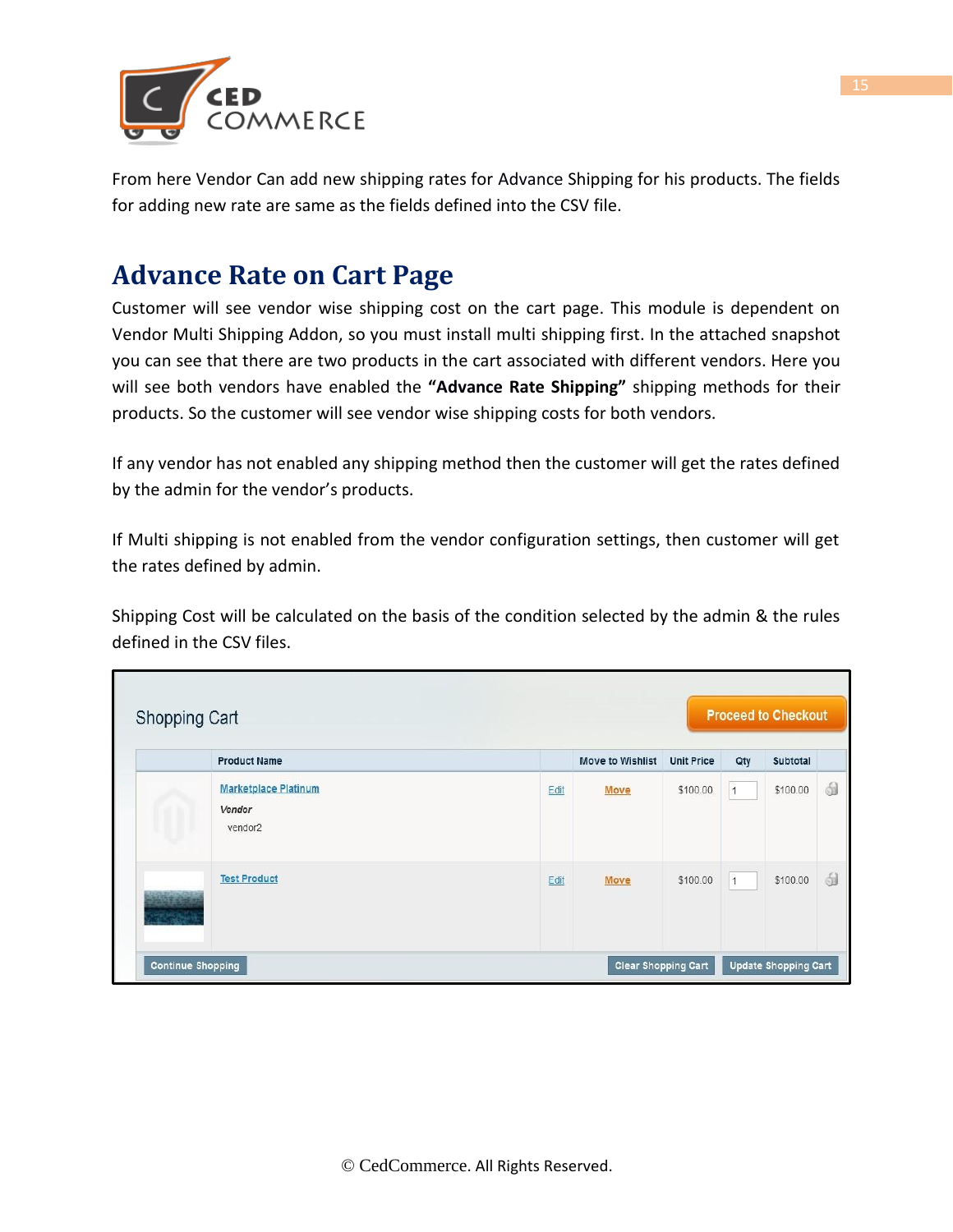

| <b>ED ESTIMATE SHIPPING AND TAX</b>                |
|----------------------------------------------------|
| Enter your destination to get a shipping estimate. |
| Country*                                           |
| <b>United States</b>                               |
| State/Province                                     |
| Armed Forces Africa                                |
| Zip/Postal Code                                    |
| 123                                                |
| Get a Quote                                        |
| <b>Main Website</b>                                |
|                                                    |
| Premium Matrix \$100.00                            |
| vendor2                                            |
|                                                    |
| Premium Matrix \$100.00                            |
| <b>Update Total</b>                                |

# **Advance Rate on Checkout Page When Vendor Order Addon is installed.**

When Vendor Order Addon is installed then the order will be divided according to the vendor products in the cart. If there are products of two vendors in a single order, then the order will be broken up into two parts and the customer will see the shipping rates for different vendors like this: -

Title = Per Product Shipping Method name= Advance Rate Total **"Advance Rate"** shipping cost for vendor2 is \$100.